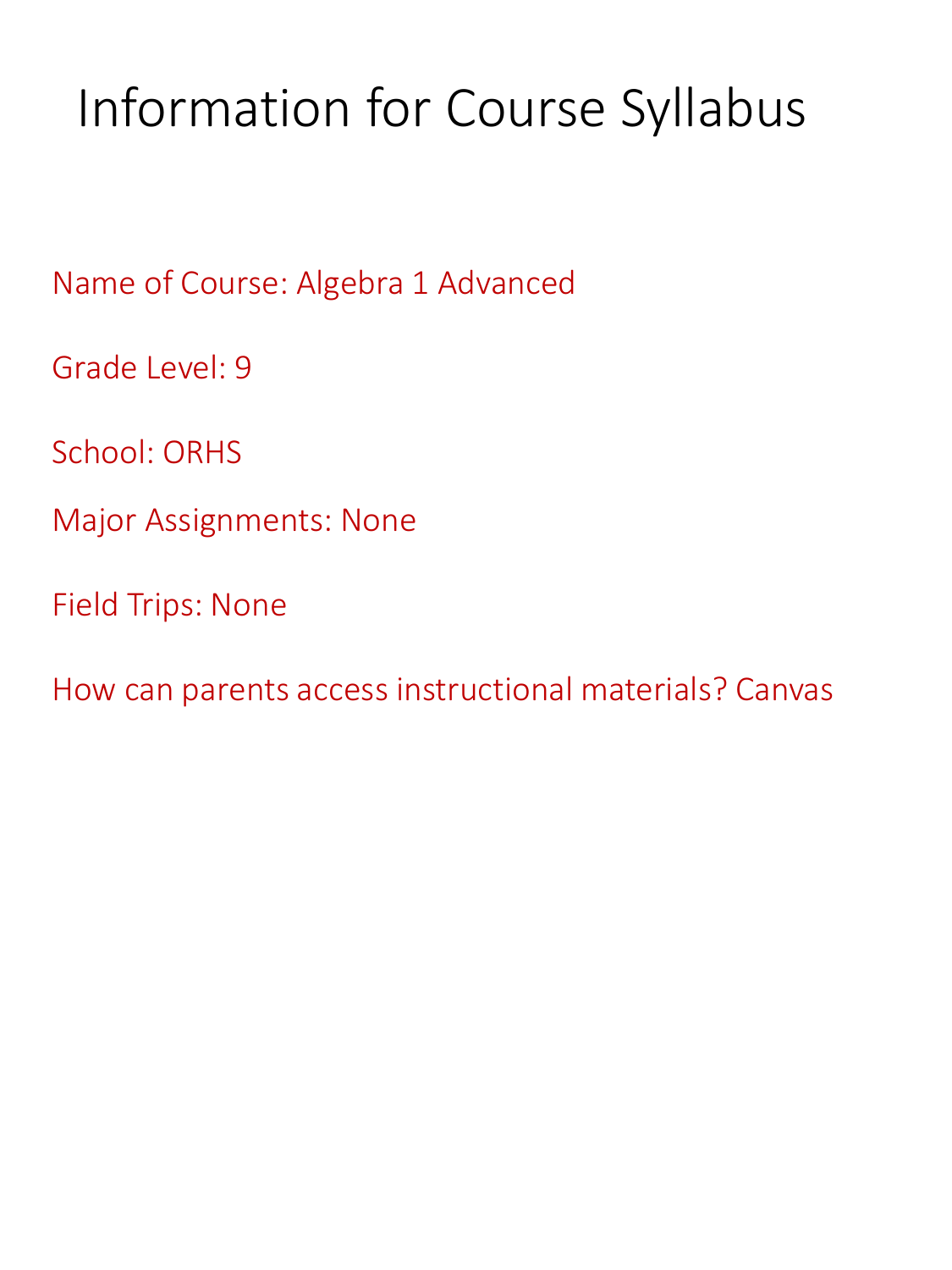#### **Term 1**

**A1.N.Q.A.2** Identify, interpret, and justify appropriate quantities for the purpose of descriptive modeling.

**A1.A.CED.A.2** Create equations in two or more variables to represent relationships between quantities; graph equations with two variables on coordinate axes with labels and scales.

**A1.A.CED.A.3** Represent constraints by equations or inequalities and by systems of equations and/or inequalities, and interpret solutions as viable or nonviable options in a modeling context.

**A1.A.CED.A.4** Rearrange formulas to highlight a quantity of interest, using the same reasoning as in solving equations.

**A1.F.LE.A.2** Construct linear and exponential functions, including arithmetic and geometric sequences, given a graph, a table, a description of a relationship, or inputoutput pairs.

**A1.A.REI.D.5** Understand that the graph of an equation in two variables is the set of all its solutions plotted in the coordinate plane, often forming a curve (which could be a line).

**A1.A.REI.A.1** Explain each step in solving an equation as following from the equality of numbers asserted at the previous step, starting from the assumption that the original equation has a solution. Construct a viable argument to justify a solution method.

**A1.A.REI.B.2** Solve linear equations and inequalities in one variable, including equations with coefficients represented by letters.

**A1.A.REI.C.4** Write and solve a system of linear equations in context.

**A1.A.SSE.A.1** Interpret expressions that represent a quantity in terms of its context.

- **a.** Interpret parts of an expression, such as terms, factors, and coefficients.
- **b.** Interpret complicated expressions by viewing one or more of their parts as a single entity.

**A1.A.REI.D.7** Graph the solutions to a linear inequality in two variables as a half-plane (excluding the boundary in the case of a strict inequality), and graph the solution set to a system of linear inequalities in two variables as the intersection of the corresponding halfplanes.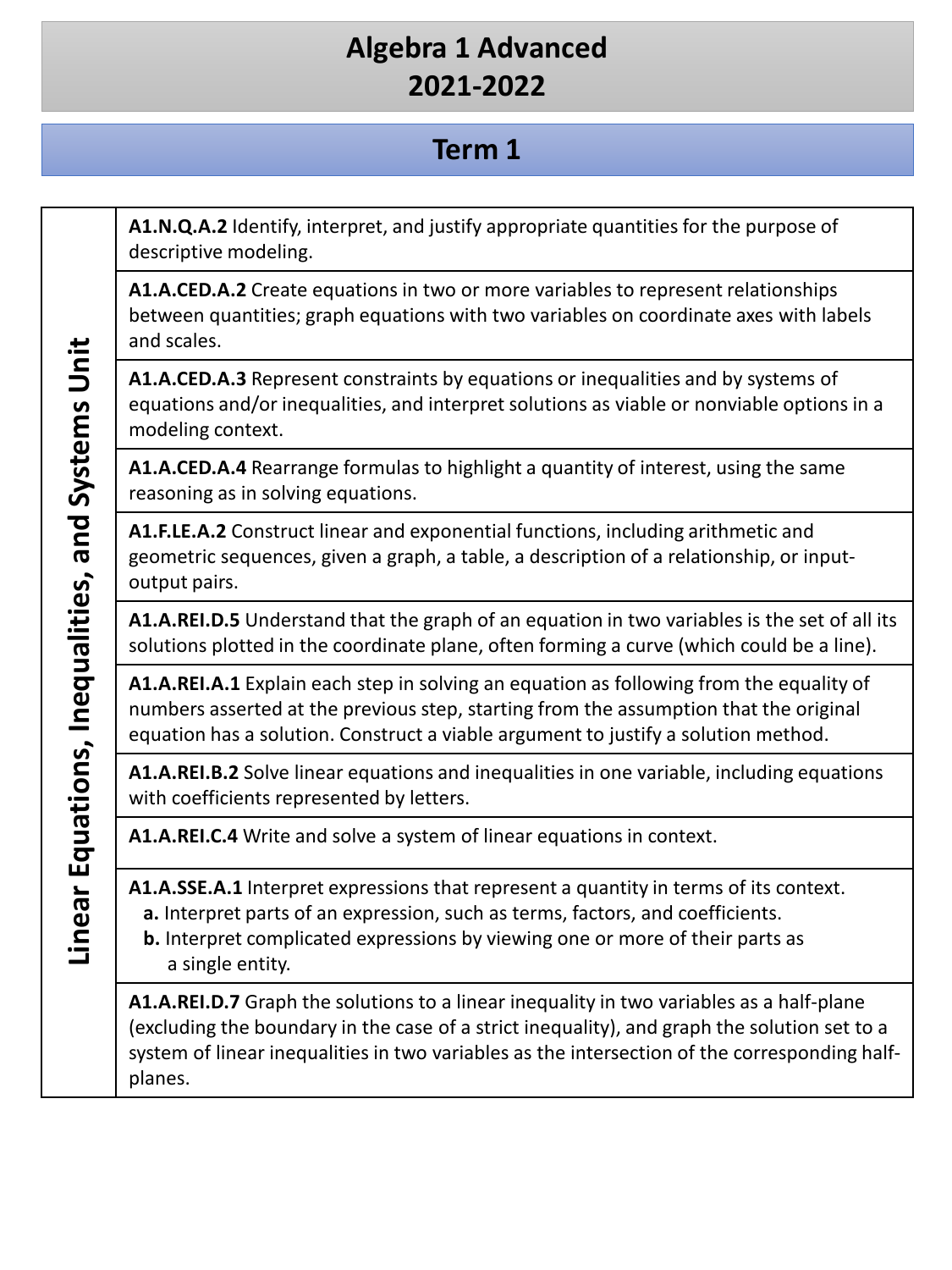## **Term 1**

| <b>Statistics</b> |  | A1.S.ID.B.4 Represent data on two quantitative variables on a scatter plot, and describe<br>how the variables are related.<br>a. Fit a function to the data; use functions fitted to data to solve problems in the<br>context of the data. Use given functions or choose a function suggested by the context.<br><b>b.</b> Fit a linear function for a scatter plot that suggests a linear association. |
|-------------------|--|---------------------------------------------------------------------------------------------------------------------------------------------------------------------------------------------------------------------------------------------------------------------------------------------------------------------------------------------------------------------------------------------------------|
|                   |  | A1.S.ID.C.5 Interpret the slope (rate of change) and the intercept (constant term) of a<br>linear model in the context of the data.                                                                                                                                                                                                                                                                     |
| Two Variable      |  | A1.S.ID.C.6 Use technology to compute and interpret the correlation coefficient of a<br>linear fit.                                                                                                                                                                                                                                                                                                     |
|                   |  | A1.S.ID.C.7 Distinguish between correlation and causation.                                                                                                                                                                                                                                                                                                                                              |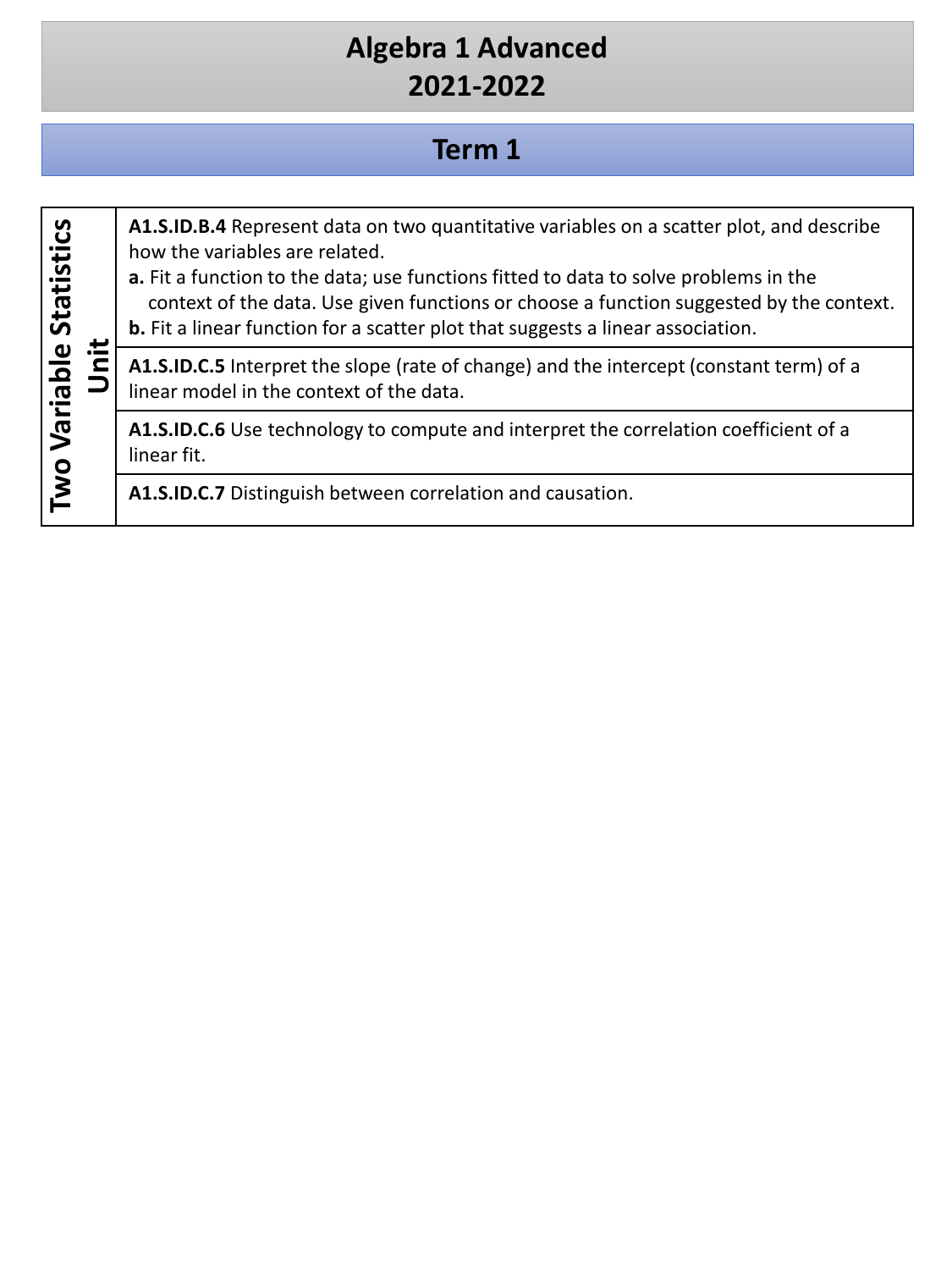#### **Term 2**

**A1.F.IF.A.1** Understand that a function from one set (called the domain) to another set (called the range) assigns to each element of the domain exactly one element of the range. If *f* is a function and *x* is an element of its domain, then *f*(*x*) denotes the output of *f*  corresponding to the input *x*. The graph of *f* is the graph of the equation  $y = f(x)$ .

**A1.F.IF.A.2** Use function notation, evaluate functions for inputs in their domains, and interpret statements that use function notation in terms of a context.

**A1.F.IF.B.3** For a function that models a relationship between two quantities, interpret key features of graphs and tables in terms of the quantities, and sketch graphs showing key features given a verbal description of the relationship.

**A1.F.IF.B.4** Relate the domain of a function to its graph and, where applicable, to the quantitative relationship it describes.

**A1.F.IF.B.5** Calculate and interpret the average rate of change of a function (presented symbolically or as a table) over a specified interval. Estimate the rate of change from a graph.

**A1.F.IF.C.6** Graph functions expressed symbolically and show key features of the graph, by hand and using technology.

**a.** Graph linear and quadratic functions and show intercepts, maxima, and minima. **b**. Graph square root, cube root, and piecewise-defined functions, including step functions and absolute value functions.

**A1.F.BF.A.1** Write a function that describes a relationship between two quantities. **a**. Determine an explicit expression, a recursive process, or steps for calculation from a context.

**A1.A.REI.A.1** Explain each step in solving an equation as following from the equality of numbers asserted at the previous step, starting from the assumption that the original equation has a solution. Construct a viable argument to justify a solution method.

**A1.A.REI.D.6** Explain why the *x*-coordinates of the points where the graphs of the equations  $y = f(x)$  and  $y = g(x)$  intersect are the solutions of the equation  $f(x) = g(x)$ ; find the approximate solutions using technology.

**Functions Unit Functions Unit**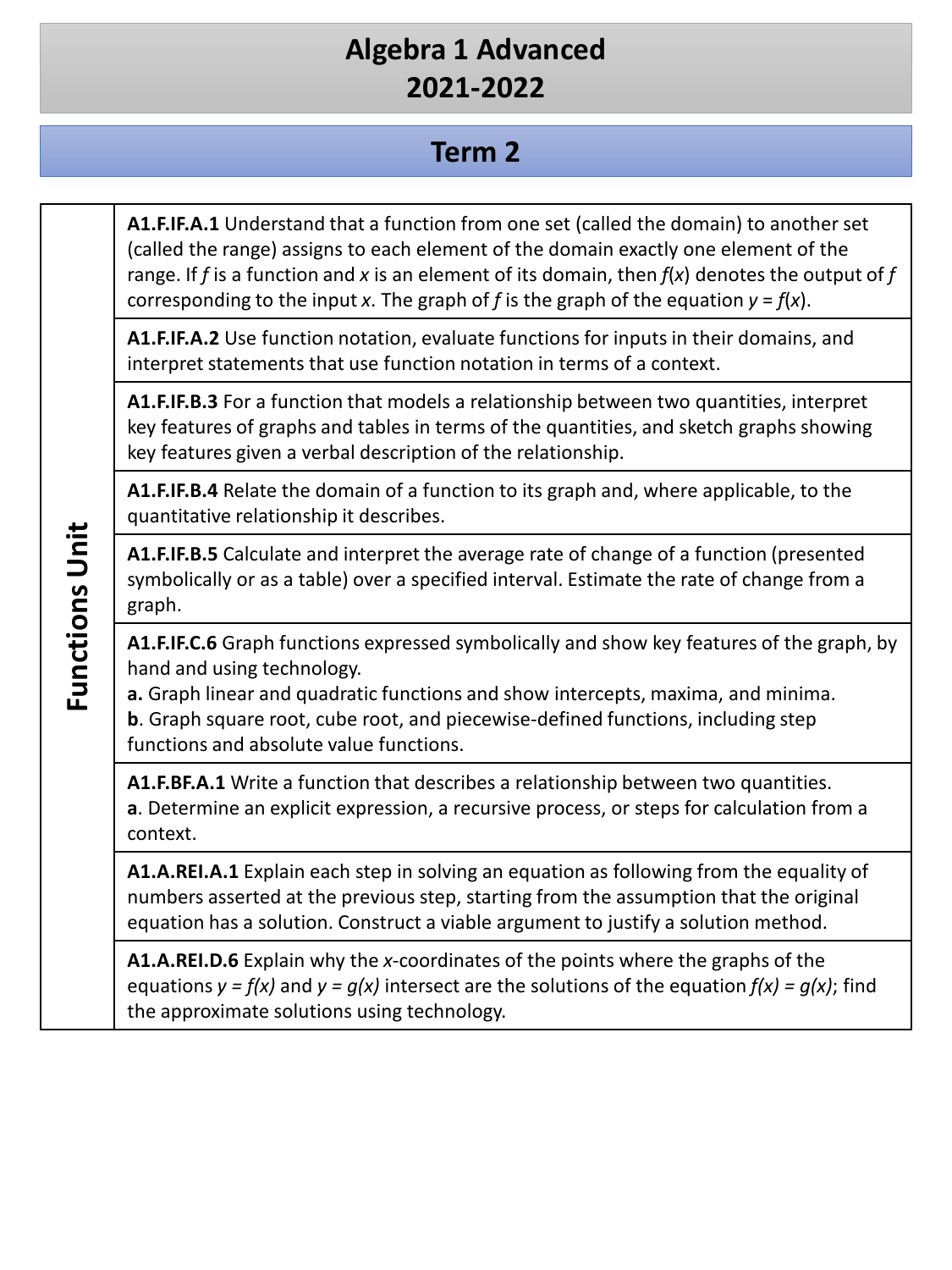### **Term 2**

**A1.N.Q.A.1** Use units as a way to understand problems and to guide the solution of multistep problems; choose and interpret units consistently in formulas; choose and interpret the scale and the origin in graphs and data displays.

**A1.N.Q.A.2** Identify, interpret, and justify appropriate quantities for the purpose of descriptive modeling.

**A1.A.SSE.A.1** Interpret expressions that represent a quantity in terms of its context.

- **a.** Interpret parts of an expression, such as terms, factors, and coefficients.
- **b.** Interpret complicated expressions by viewing one or more of their parts as a single entity.

**A1.A.SSE.B.3** Choose and produce an equivalent form of an expression to reveal and explain properties of the quantity represented by the expression.

**c.** Use the properties of exponents to rewrite exponential expressions.

**A1.A.CED.A.2** Create equations in two or more variables to represent relationships between quantities; graph equations with two variables on coordinate axes with labels and scales.

**A1.F.BF.A.1** Write a function that describes a relationship between two quantities. **a**. Determine an explicit expression, a recursive process, or steps for calculation from a context.

**A1.F.IF.A.2** Use function notation, evaluate functions for inputs in their domains, and interpret statements that use function notation in terms of a context.

**A1.F.IF.B.3** For a function that models a relationship between two quantities, interpret key features of graphs and tables in terms of the quantities, and sketch graphs showing key features given a verbal description of the relationship.

**A1.F.IF.B.4** Relate the domain of a function to its graph and, where applicable, to the quantitative relationship it describes.

**A1.F.IF.B.5** Calculate and interpret the average rate of change of a function (presented symbolically or as a table) over a specified interval. Estimate the rate of change from a graph.

**A1.F.IF.C.6** Graph functions expressed symbolically and show key features of the graph, by hand and using technology.

**a.** Graph linear and quadratic functions and show intercepts, maxima, and minima. **b**. Graph square root, cube root, and piecewise-defined functions, including step functions and absolute value functions.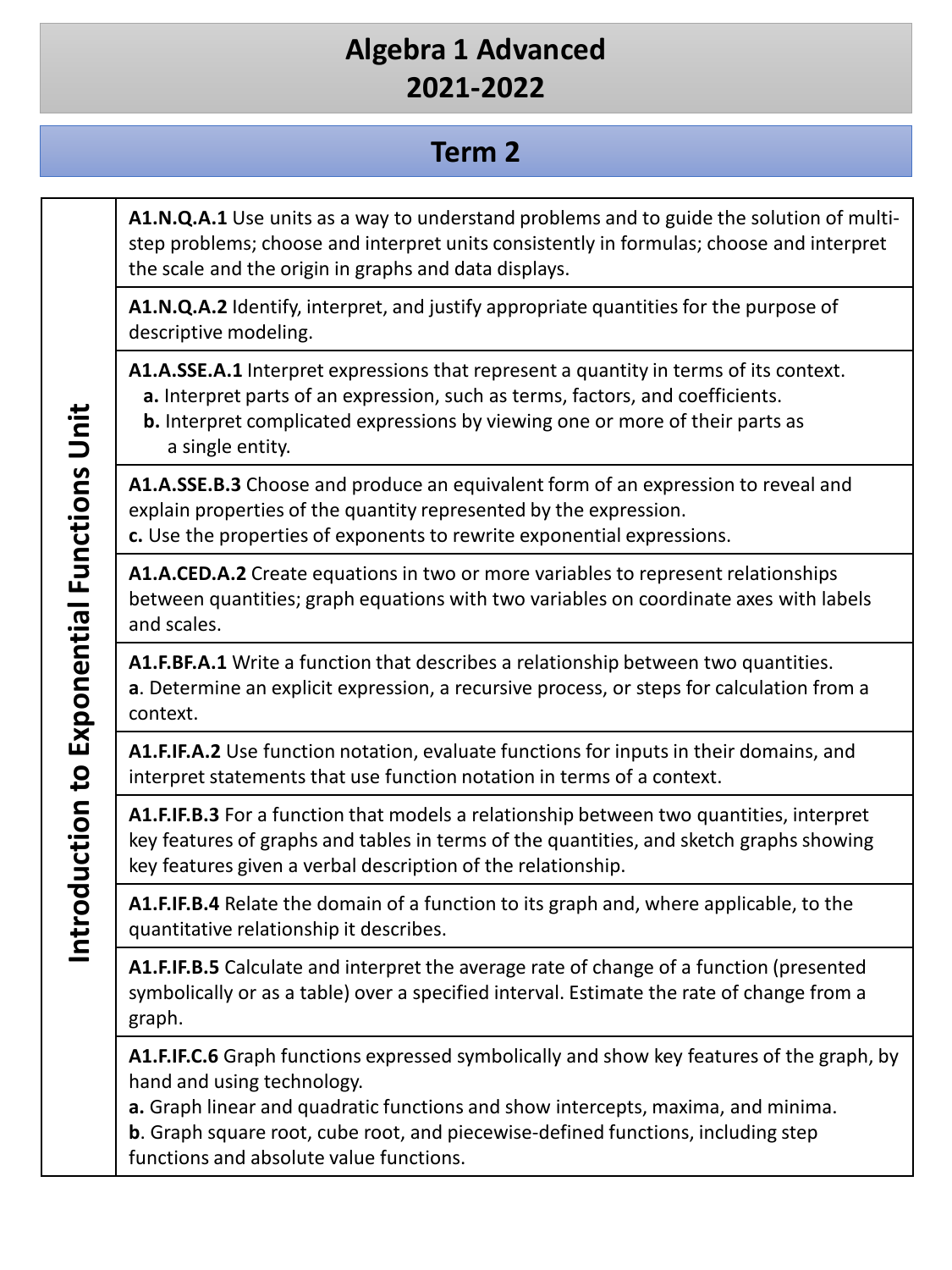#### **Term 2**

**A1.F.IF.C.7** Graph functions expressed algebraically and show key features of the graph by Introduction to Exponential Functions Unit **Introduction to Exponential Functions Unit**  hand and using technology. **A1.F.LE.A.1** Distinguish between situations that can be modeled with linear functions and with exponential functions. **a.** Recognize that linear functions grow by equal differences over equal intervals and that exponential functions grow by equal factors over equal intervals. **b.** Recognize situations in which one quantity changes at a constant rate per unit interval relative to another. **c.** Recognize situations in which a quantity grows or decays by a constant factor per unit interval relative to another. **Cont. A1.F.LE.A.2** Construct linear and exponential functions, including arithmetic and geometric sequences, given a graph, a table, a description of a relationship, or inputoutput pairs. **A1.F.LE.A.3** Observe using graphs and tables that a quantity increasing exponentially eventually exceeds a quantity increasing linearly, quadratically, or (more generally) as a polynomial function. **A1.F.LE.B.4** Interpret the parameters in a linear or exponential function in terms of a context. **A1.S.ID.B.4** Represent data on two quantitative variables on a scatter plot, and describe how the variables are related. **a.** Fit a function to the data; use functions fitted to data to solve problems in the context of the data. Use given functions or choose a function suggested by the context.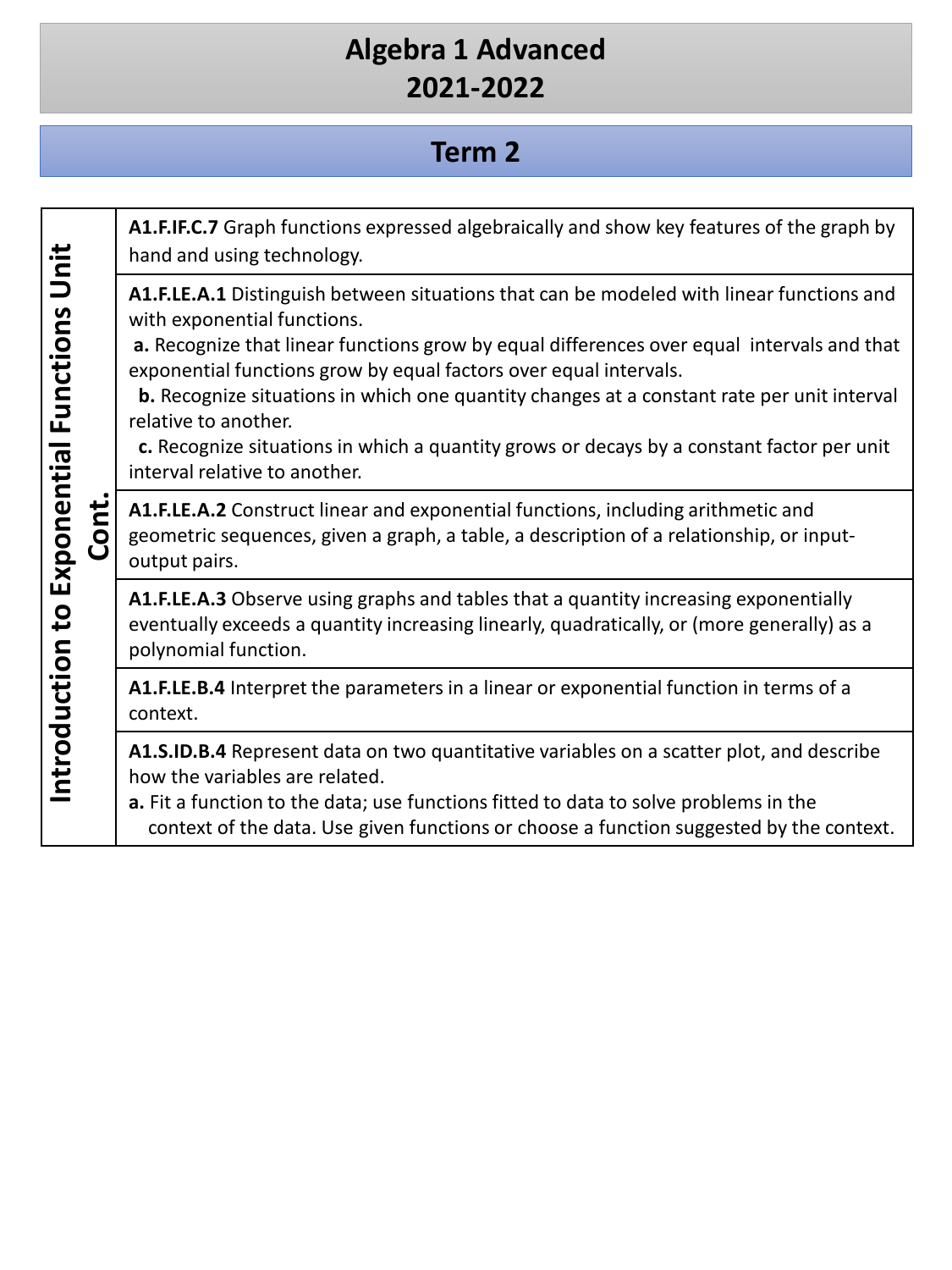#### **Term 3**

**A1.A.SSE.A.1** Interpret expressions that represent a quantity in terms of its context.

- **a.** Interpret parts of an expression, such as terms, factors, and coefficients.
- **b.** Interpret complicated expressions by viewing one or more of their parts as a single entity.

**A1.A.SSE.A.2** Use the structure of an expression to identify ways to rewrite it.

**A1.A.SSE.B.3** Choose and produce an equivalent form of an expression to reveal and explain properties of the quantity represented by the expression.

**a.** Factor a quadratic expression to reveal the zeros of the function it defines.

**b.** Complete the square in a quadratic expression in the form *Ax2 + Bx + C* to reveal the maximum or minimum value of the function it defines.

**c.** Use the properties of exponents to rewrite exponential expressions.

**A1.F.BF.A.1** Write a function that describes a relationship between two quantities. **a**. Determine an explicit expression, a recursive process, or steps for calculation from a context.

**A1.F.BF.B.2** Identify the effect on the graph of replacing *f(x)* by *f(x) + k*, *k f(x)*, *f(kx)*, and *f(x + k)* for specific values of *k* (both positive and negative); find the value of *k* given the graphs. Experiment with cases and illustrate an explanation of the effects on the graph using technology.

**A1.F.IF.A.2** Use function notation, evaluate functions for inputs in their domains, and interpret statements that use function notation in terms of a context.

**A1.F.IF.B.3** For a function that models a relationship between two quantities, interpret key features of graphs and tables in terms of the quantities, and sketch graphs showing key features given a verbal description of the relationship.

**A1.F.IF.B.4** Relate the domain of a function to its graph and, where applicable, to the quantitative relationship it describes.

**A1.F.IF.C.6** Graph functions expressed symbolically and show key features of the graph, by hand and using technology.

**a.** Graph linear and quadratic functions and show intercepts, maxima, and minima.

**A1.F.IF.C.7** Graph functions expressed algebraically and show key features of the graph by hand and using technology.

**A1.F.IF.C.8** Compare properties of two functions each represented in a different way (algebraically, graphically, numerically in tables, or by verbal descriptions).

**A1.F.LE.A.2** Construct linear and exponential functions, including arithmetic and geometric sequences, given a graph, a table, a description of a relationship, or input-output pairs.

**A1.F.LE.A.3** Observe using graphs and tables that a quantity increasing exponentially eventually exceeds a quantity increasing linearly, quadratically, or (more generally) as a polynomial function.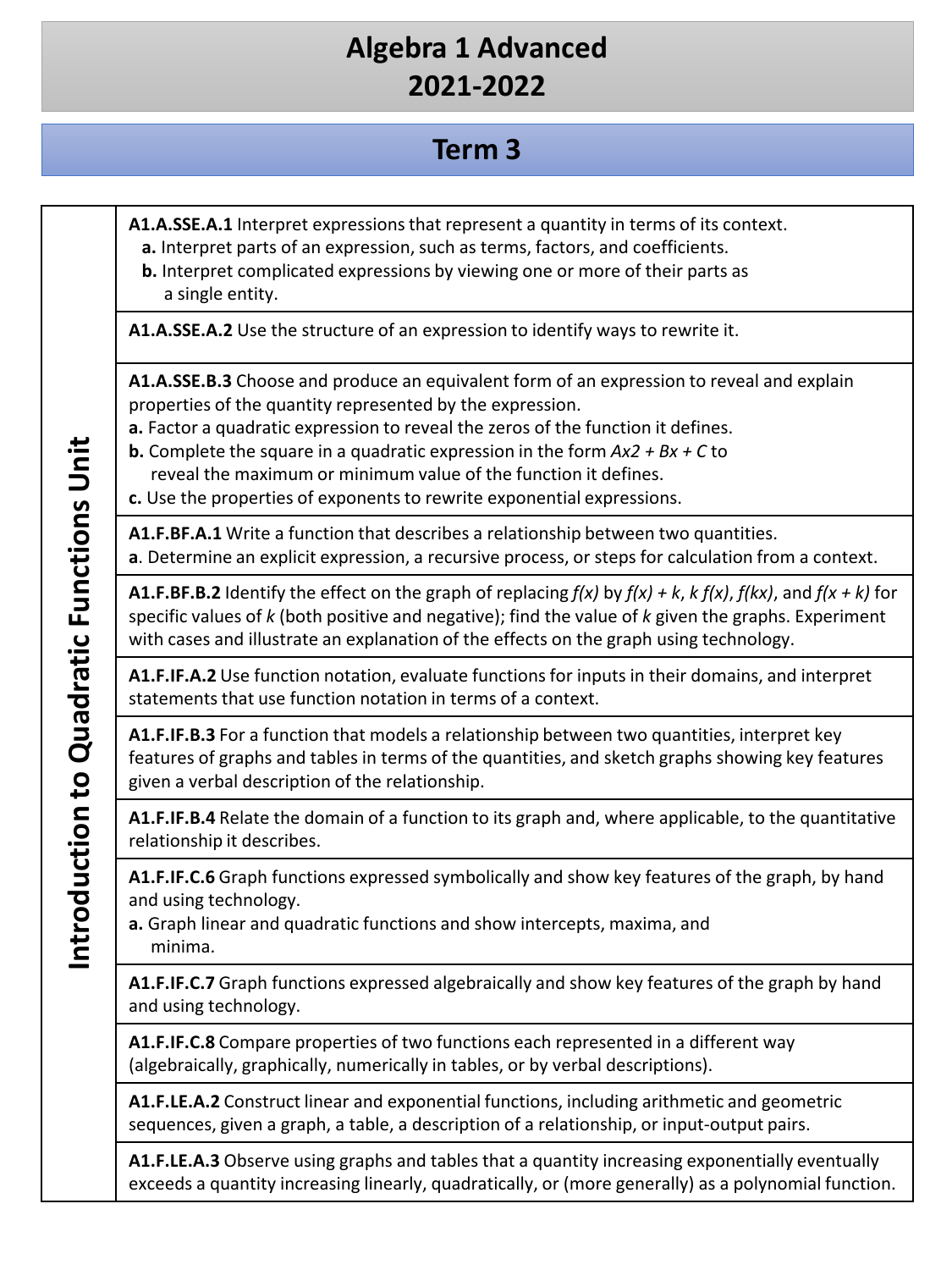#### **Term 3**

**A1.A.SSE.A.2** Use the structure of an expression to identify ways to rewrite it.

**A1.A.SSE.B.3** Choose and produce an equivalent form of an expression to reveal and explain properties of the quantity represented by the expression.

**a.** Factor a quadratic expression to reveal the zeros of the function it defines.

**b.** Complete the square in a quadratic expression in the form *Ax2 + Bx + C* to reveal the maximum or minimum value of the function it defines.

**c.** Use the properties of exponents to rewrite exponential expressions.

**A1.A.CED.A.1** Create equations and inequalities in one variable and use them to solve problems.

**A1.A.CED.A.2** Create equations in two or more variables to represent relationships between quantities; graph equations with two variables on coordinate axes with labels and scales.

**A1.A.CED.A.3** Represent constraints by equations or inequalities and by systems of equations and/or inequalities, and interpret solutions as viable or nonviable options in a modeling context.

**A1.A.REI.A.1** Explain each step in solving an equation as following from the equality of numbers asserted at the previous step, starting from the assumption that the original equation has a solution. Construct a viable argument to justify a solution method.

**A1.A.REI.B.3** Solve quadratic equations and inequalities in one variable.

**a.** Use the method of completing the square to rewrite any quadratic equation in *x* into an equation of the form *(x – p)2 = q* that has the same solutions. Derive the quadratic formula from this form.

**b.** Solve quadratic equations by inspection (e.g., for *x2 = 49*), taking square roots, completing the square, knowing and applying the quadratic formula, and factoring, as appropriate to the initial form of the equation. Recognize when the quadratic formula gives complex solutions.

**A1.A.REI.C.4** Write and solve a system of linear equations in context.

**A1.A.REI.D.5** Understand that the graph of an equation in two variables is the set of all its solutions plotted in the coordinate plane, often forming a curve (which could be a line).

**A1.A.REI.D.7** Graph the solutions to a linear inequality in two variables as a half-plane (excluding the boundary in the case of a strict inequality), and graph the solution set to a system of linear inequalities in two variables as the intersection of the corresponding half-planes.

**A1.F.IF.A.2** Use function notation, evaluate functions for inputs in their domains, and interpret statements that use function notation in terms of a context.

**A1.F.IF.B.3** For a function that models a relationship between two quantities, interpret key features of graphs and tables in terms of the quantities, and sketch graphs showing key features given a verbal description of the relationship.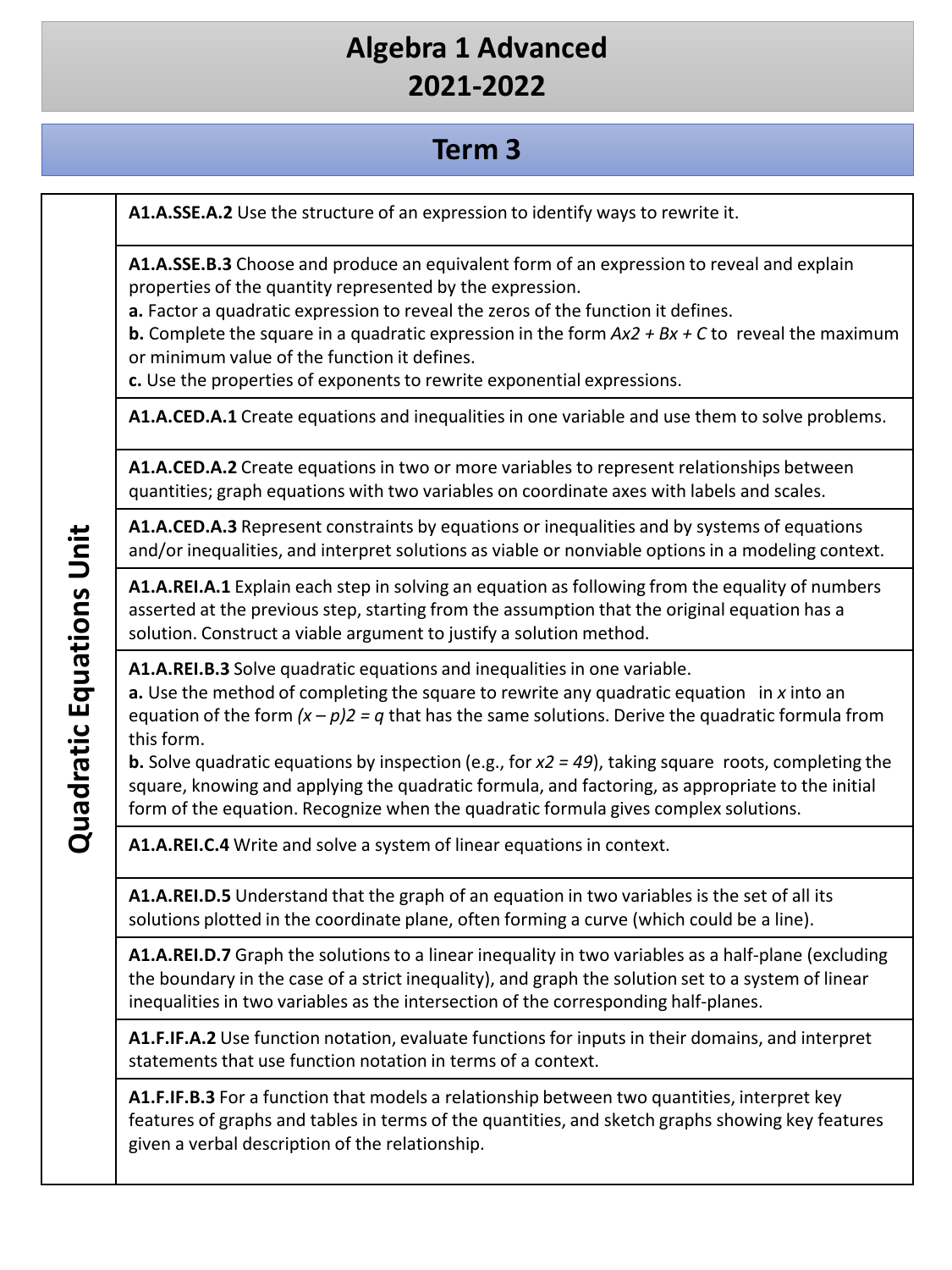## **Term 3**

| Equations |  | A1.F.IF.B.4 Relate the domain of a function to its graph and, where applicable, to the<br>quantitative relationship it describes.                                                                                                                                                                           |
|-----------|--|-------------------------------------------------------------------------------------------------------------------------------------------------------------------------------------------------------------------------------------------------------------------------------------------------------------|
|           |  | A1.F.IF.C.6 Graph functions expressed symbolically and show key features of the graph, by<br>hand and using technology.<br>a. Graph linear and quadratic functions and show intercepts, maxima, and minima.                                                                                                 |
|           |  | A1.F.IF.C.7 Graph functions expressed algebraically and show key features of the graph by<br>hand and using technology.                                                                                                                                                                                     |
| Quadratic |  | A1.F.IF.C.8 Write a function defined by an expression in different but equivalent forms to<br>reveal and explain different properties of the function.<br>a. Rewrite quadratic functions to show zeros, extreme values, and symmetry of the graph,<br>and interpret these in terms of a real-world context. |
|           |  |                                                                                                                                                                                                                                                                                                             |